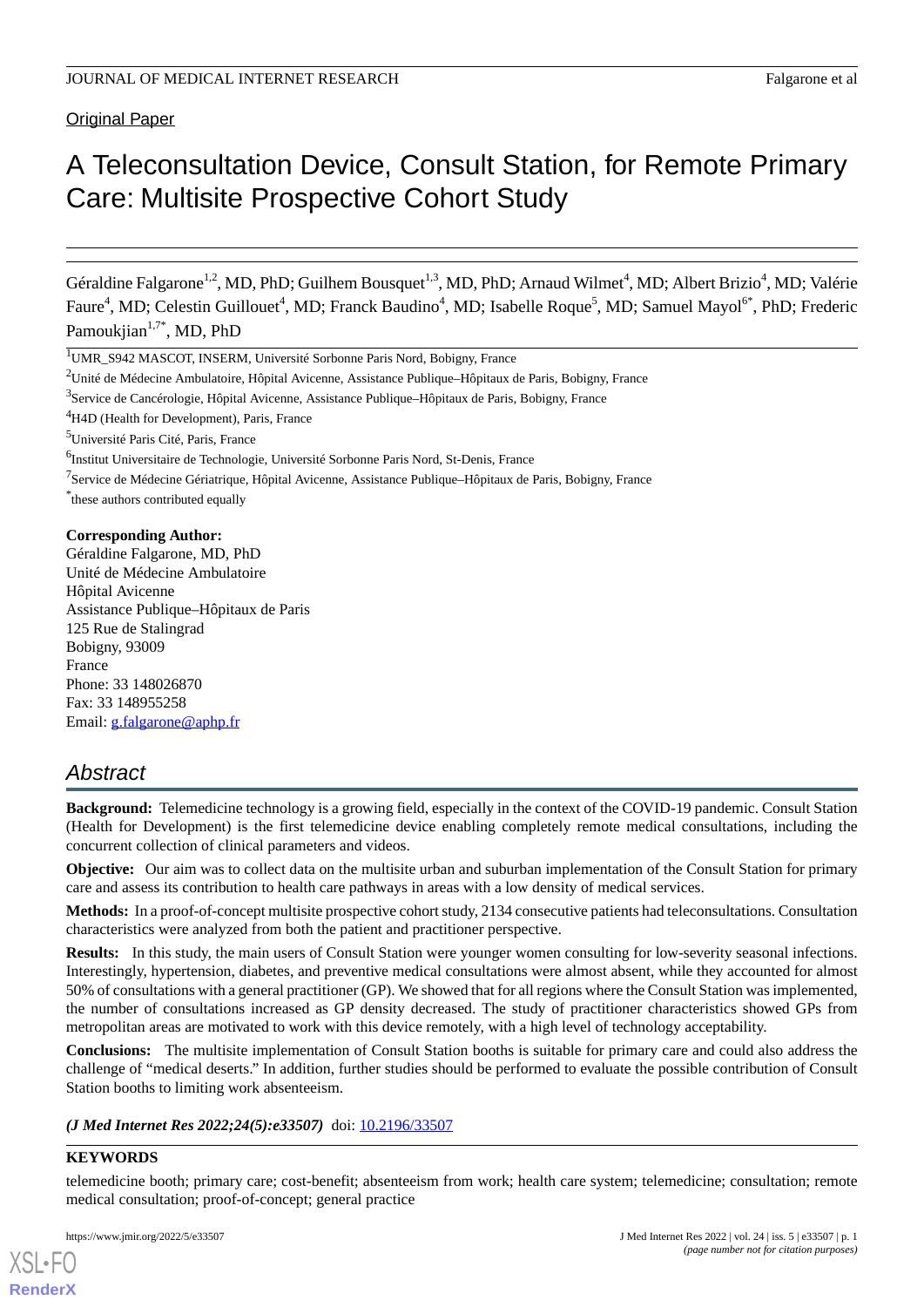# *Introduction*

Alongside the development of the internet and connected tools over the past 2 decades, a rise in the development of eHealth technologies has been observed, facilitating remote communication between patients and caregivers [[1](#page-8-0)[,2](#page-8-1)]. This technological advancement meets the increasing need for more patient-centered medicine. Geographical, temporal, financial, cultural, and digital access issues are at the heart of these changes. Several digital communication systems and devices for telemedicine have been previously reported (eg, interactive voice response, SMS text messages, emails, interactive video, home-based videoconferencing, personal monitoring devices, and personal health records) [\[1](#page-8-0),[3](#page-8-2)[-5](#page-8-3)].

However, telemedicine is not yet ubiquitous and there are ongoing debates on how to improve the quality of patient care. This is particularly true for teleconsultations [[6,](#page-8-4)[7\]](#page-8-5). Some general practitioners (GPs) remain skeptical of telemedicine, with emerging questions on cost-effectiveness, its impact on health outcomes and care, and its usefulness for people with chronic conditions or young, healthy people. For example, in France, the national health insurance has reimbursed teleconsultations since 2019 under specific conditions linked to the standard health care pathway for primary care and GPs [\[8](#page-8-6)], but its use was still limited in late 2019. Before the COVID-19 pandemic, many other barriers to adopting teleconsultations worldwide were identified, including barriers related to staff and programmers, patients (age and level of patient education), and practitioners (training, resources, type of device, ethics, confidentiality, and accountability) [[6](#page-8-4)[,9](#page-8-7)].

The year 2020 was seriously impacted by the global spread of COVID-19, which necessitated the promotion of new health care initiatives and a reorganization of telemedicine to meet patients' expectations for broader access [[10-](#page-8-8)[14\]](#page-8-9). The unstructured and opportunistic implementations of many telemedicine devices and protocols during the pandemic have cast light on the urgent need for standardization [[15,](#page-8-10)[16\]](#page-8-11). In France, the COVID-19 pandemic has accelerated the use of telemedicine, leading to better and wider reimbursement not only for GPs and specialists, but also for nurses, speech therapists, and midwives [\[17](#page-8-12),[18\]](#page-8-13).

To date, none of the telemedicine technologies reported involve a single application that enables patients and physicians to conduct a comprehensive measurement of medical parameters. In 2009, Consult Station, a French telemedicine booth, was created and developed by Health for Development (H4D) to meet the growing needs of telehealth; it combines remote consultations, measurement of medical parameters, and diagnostic tools in a single location, and includes a dedicated training program for physicians.

In this proof-of-concept study, we report a multisite implementation of the Consult Station booth for primary care in France and its contribution to health care pathways in the context of generalization of telemedicine devices.

# *Methods*

### **Study Design and Population**

This was a multisite prospective observational cohort study that consecutively included all patients aged ≥18 years who had a teleconsultation via Consult Station in France from September 16, 2019, to January 31, 2020, with no exclusion criteria and no patient exclusion in the data analysis.

#### **Ethics Approval**

Informed consent was obtained from each patient before inclusion. Data extraction was anonymized. This noninterventional study obtained the approval of the local ethics committee for collecting and analyzing data (Avicenne hospital, number CLEA-2018-019; 020-019).

#### **Description of Consult Station**

H4D is a company specifically dedicated to clinical telemedicine [[19\]](#page-8-14) and it created the Consult Station booth in 2009. This European Class 2 certified autonomous medical device [\[20](#page-8-15)] has functions dedicated to the automated measurement of several medical parameters (weight, height, BMI, measures of pain, temperature, blood pressure, cardiac frequency, and oxygen saturation) and includes several diagnostic tools (pain scale, electrocardiogram, stethoscope, dermatoscope, audiometry, capillary glycemia, and otoscope). It has a video interface that enables remote consultations with a physician [\(Multimedia](#page-7-0) [Appendix 1\)](#page-7-0). There are two modes of teleconsultation: a self-performed checkup and a clinically assisted teleconsultation (deployed in this study). A team of 15 physicians was specifically trained on using the Consult Station booth before the booths were implemented. The physicians' training program was funded by H4D. Systematic cleansing, adapted to the COVID-19 pandemic, was performed by a trained technical agent between each patient. New booths are to include a UV-C lamp, which shortens the cleansing process to less than 3 minutes.

## **Access to Consult Station**

Consult station booths were implemented on the premises of large companies and town halls, and employees were informed of the device's availability and told they had free access to it. When patients wanted a teleconsultation, they had to connect to an appointment booking website provided by H4D and agree to privacy and confidentiality rules. In accordance with the French law on teleconsultations, an appointment must be given to the patient within 48 hours. If necessary, a distant care manager helped the patient schedule the teleconsultation. There were no restrictions on the use of the device and there was no need to be referred by a practitioner to book an appointment.

#### **GP and Patient Characteristics**

GPs were recruited on a voluntary basis and systematically trained. The GP characteristics collected for this study were age, gender, medical specialty, location of private practice, and time devoted to teleconsultations per week.

For each patient, data were collected by the physician during the teleconsultation. Data collected included age, gender, date,

```
XS-FO
RenderX
```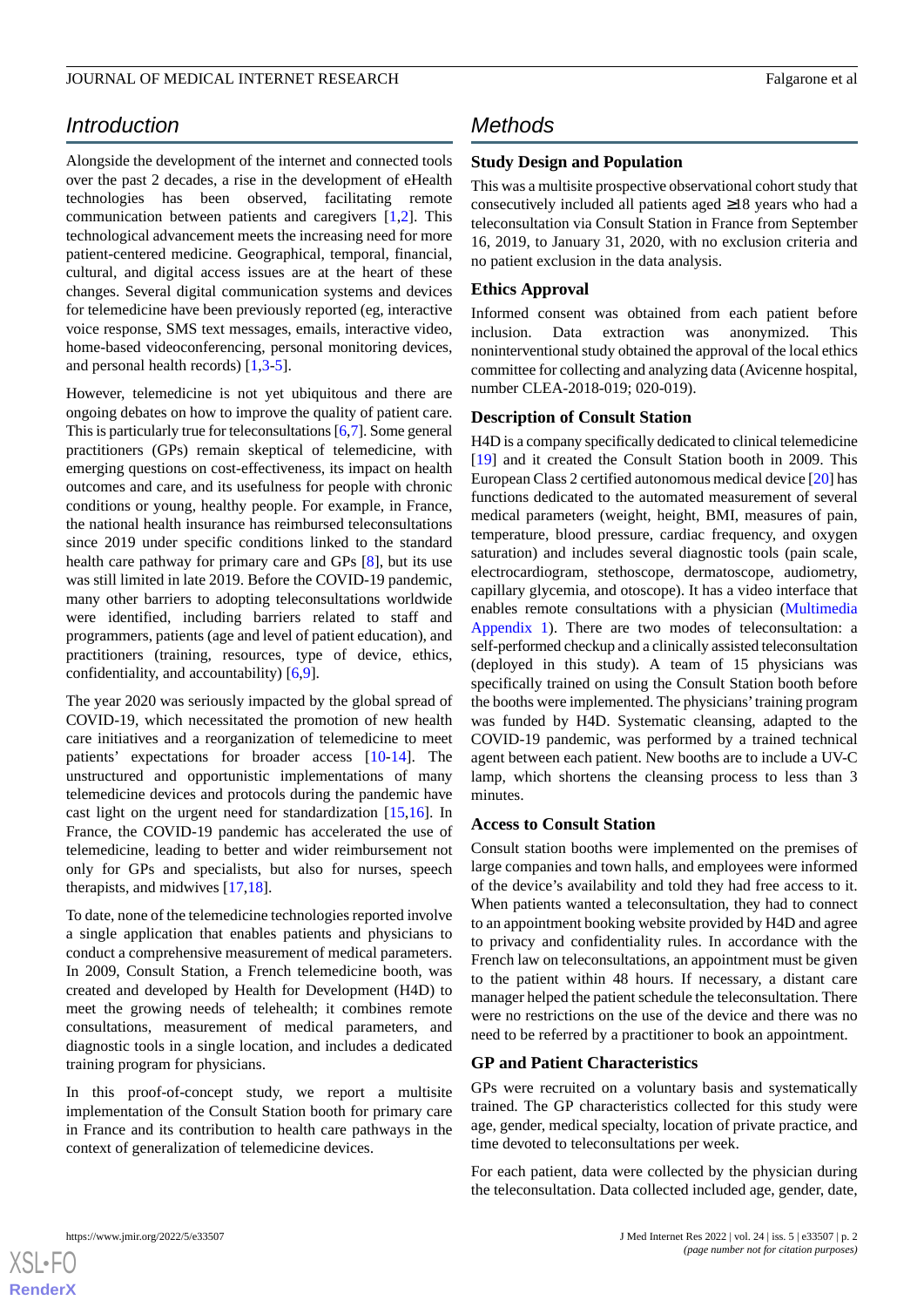location of consultation (ie, Paris, Paris suburbs, or other regions), reasons for consultation, and classified consultation diagnosis according to the International Classification of Diseases, Tenth Revision (ICD-10).

#### **Statistical Analysis and GP Density Indicators**

Categorical data were expressed as numbers and proportions, while continuous data were expressed as mean (SD) or median (IQR) as appropriate.

The number of teleconsultations was assessed according to the local GP density per 100,000 inhabitants [[21](#page-8-16)] and then according to the localized potential accessibility (LPA) to a GP for cities and rural administrative areas [\[22](#page-8-17)]. LPA is a composite indicator that considers both GP proximity and GP availability; it is the ratio of the number of completed consultations to the number of available consultations per inhabitant. An LPA value <2.5 per year is used by the French Ministry of Health to define the term "medical deserts" [[23\]](#page-9-0).

<span id="page-2-0"></span>The data were analyzed and graphics were generated using R statistical software (version 4.0.0; R Foundation for Statistical Computing).

# *Results*

#### **Teleconsultation Characteristics**

A total of 2134 teleconsultations were carried out from September 16, 2019, to January 31, 2020. The teleconsultations were distributed over weekdays as follows: 419 (20%) on Mondays, 450 (21%) on Tuesdays, 411 (19%) on Wednesdays, 454 (21%) on Thursdays, and 400 (19%) on Fridays. Medical parameters measured and diagnostic tools used were as follows: weight (344/2134, 16%), height (n=344, 16%), BMI (n=344, 16%), temperature (n=1450, 68%), blood pressure (n=1351, 63%), cardiac frequency (n=823, 38.5%), oxygen saturation  $(n=823, 38.5%)$ , electrocardiogram  $(n=14, 0.6%)$ , stethoscope  $(n=896, 42\%)$ , dermatoscope  $(n=156, 7\%)$ , and otoscope  $(n=924, 1\%)$ 43%). A teleprescription was issued for 1567 (73%) patients. A sick leave certificate was issued for 42 (3%) patients. Complete data, including the reasons for teleconsultation, were available for 1746 (82%) patients. Overall, 98% (1715/1746) of the teleconsultations were conducted in full, while 2% (n=31) of teleconsultations were abandoned as a result of connection issues. [Table 1](#page-2-0) shows the distribution of the reasons for teleconsultation. Cough disorders, pain, joint diseases, and rhinitis were the most frequently provided reasons.

**Table 1.** Distribution of the reasons for teleconsultation among 1715 patients.

| Reasons for teleconsultation           | Patients, n (%) |
|----------------------------------------|-----------------|
| <b>Mild infectious diseases</b>        |                 |
| Cough disorders                        | 343 (20)        |
| Rhinitis                               | 154(9)          |
| Fever, unspecified                     | 137(8)          |
| Functional urinary symptoms            | 103(6)          |
| Pain                                   |                 |
| Unspecified pains                      | 187(11)         |
| Joint diseases/pain                    | 137(8)          |
| Unspecified abdominal pain             | 51(3)           |
| Headache                               | 51(3)           |
| Asthenia, skin, and allergy            |                 |
| Asthenia                               | 67(4)           |
| Skin disorders                         | 51(3)           |
| Unspecified allergy                    | 86(5)           |
| <b>Prevention care and certificate</b> |                 |
| Prescription renewal                   | 51(3)           |
| Prevention                             | 120(7)          |
| Laboratory results                     | 343 (20)        |
| Other <sup>a</sup>                     | 154(9)          |

<sup>a</sup>Other included unspecified visual disorders (n=19), gynecological disorders (n=17), unspecified vertigo (n=17), pregnancy (n=16), unspecified screening  $(n=15)$ , nausea or vomiting  $(n=14)$ , unspecified sleep disorders  $(n=8)$ , myalgia  $(n=8)$ , and psychological demands  $(n=7)$ .

[XSL](http://www.w3.org/Style/XSL)•FO **[RenderX](http://www.renderx.com/)**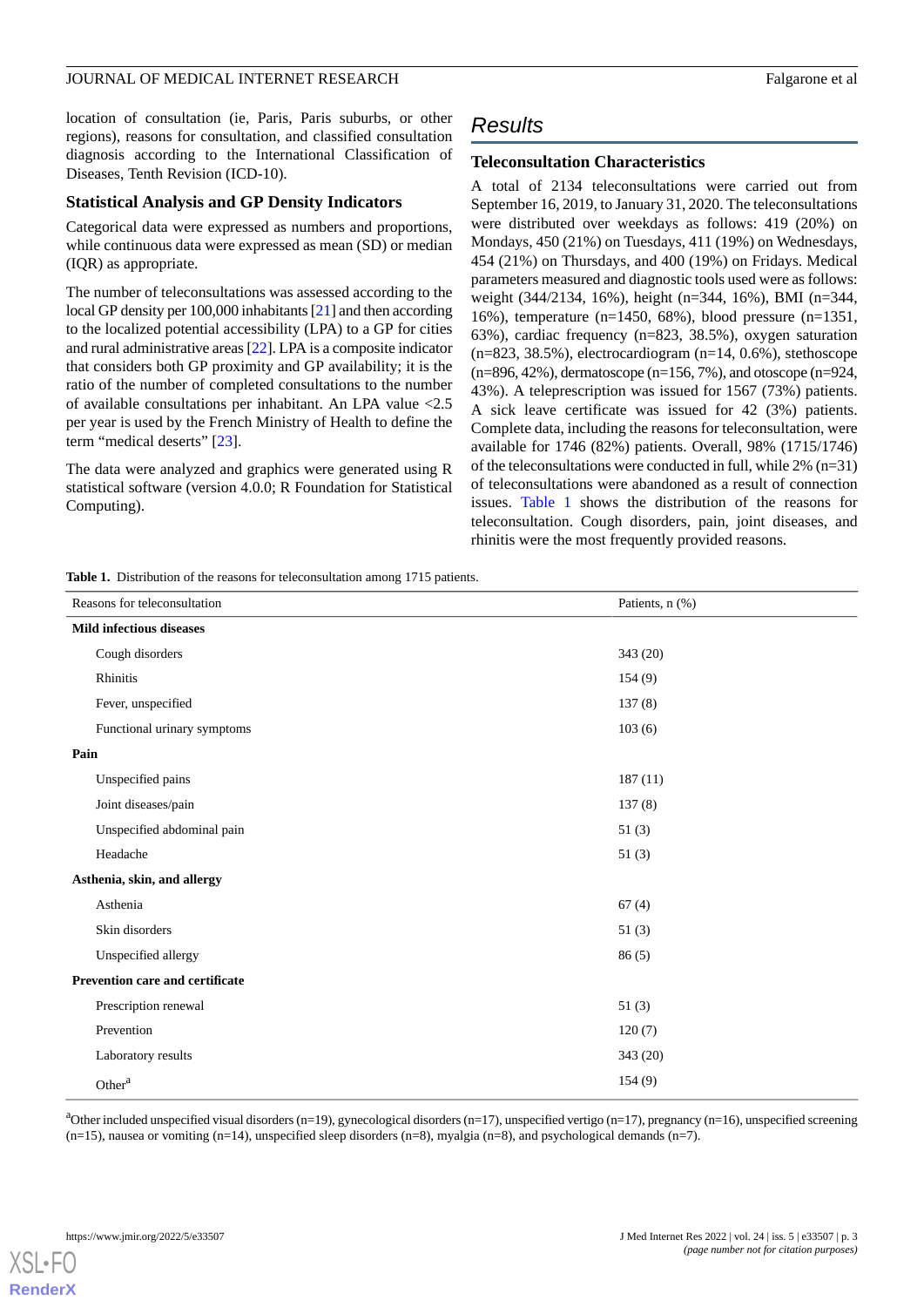#### JOURNAL OF MEDICAL INTERNET RESEARCH Falgarone et al

#### **Use of Consult Station by Women**

The main users of Consult Station were younger women with a mean age of 38.7 (SD 10.3; range 20-77) years. [Table 2](#page-4-0) shows the patient characteristics. The mean teleconsultation duration was 18 (SD 1.2) minutes. Overall, the diagnostic categories most often observed were otorhinolaryngology, osteoarticular pain, and routine clinical examinations, with no difference between women and the whole cohort. Prevention advice (vaccination, laboratory results, and addiction counseling) concerned only 2% (34/1715) of the patients. None of the patients consulted for hypertension- or diabetes-related follow-ups. Referral following a consultation did not occur for 58% (995/1715) of teleconsultations.

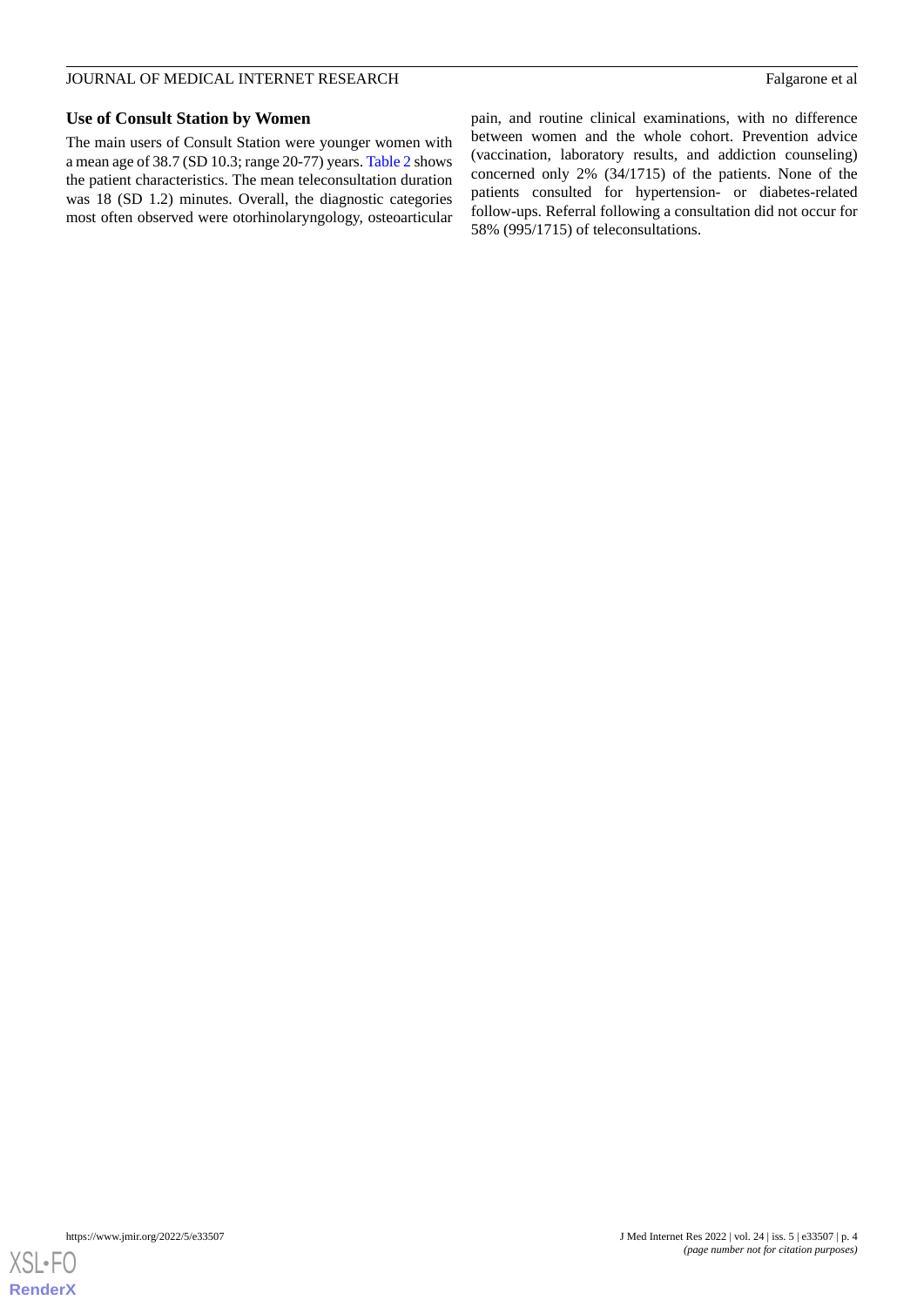#### JOURNAL OF MEDICAL INTERNET RESEARCH Falgarone et al

<span id="page-4-0"></span>**Table 2.** Characteristics of 1715 consecutive patients with teleconsultations.

|                     | Variable                                | Whole cohort ( $N=1715$ ), n (%) | Women (N=1230), n (%) |  |  |  |
|---------------------|-----------------------------------------|----------------------------------|-----------------------|--|--|--|
| Age cohorts (years) |                                         |                                  |                       |  |  |  |
|                     | 20-39                                   | 948 (56)                         | 722 (59)              |  |  |  |
|                     | 40-59                                   | 723 (42)                         | 488 (40)              |  |  |  |
|                     | $\geq 60$                               | 34(2)                            | 20(1)                 |  |  |  |
|                     | Gender                                  |                                  |                       |  |  |  |
|                     | Women                                   | 1230 (72)                        | $N/A^a$               |  |  |  |
|                     | Men                                     | 475 (28)                         | N/A                   |  |  |  |
|                     | Diagnostic domains for teleconsultation |                                  |                       |  |  |  |
|                     | Otorhinolaryngology                     | 756 (44)                         | 555 (45)              |  |  |  |
|                     | Osteoarticular                          | 189 (11)                         | 129(11)               |  |  |  |
|                     | Normal clinical examination             | 187(11)                          | 111(9)                |  |  |  |
|                     | Pneumonology                            | 112(7)                           | 77(6)                 |  |  |  |
|                     | Dermatology                             | 77(5)                            | 66(6)                 |  |  |  |
|                     | Urology                                 | 77(5)                            | 58(5)                 |  |  |  |
|                     | Gastroenterology                        | 52(3)                            | 33(3)                 |  |  |  |
|                     | Ophthalmology                           | 45(3)                            | 27(2)                 |  |  |  |
|                     | Abnormal laboratory results             | 35(2)                            | 27(2)                 |  |  |  |
|                     | Neurology                               | 35(2)                            | 28(2)                 |  |  |  |
|                     | Prevention                              | 34(2)                            | 25(2)                 |  |  |  |
|                     | Gynecology                              | 29(2)                            | 24(2)                 |  |  |  |
|                     | Cardiovascular/high blood pressure      | 26(2)                            | 13(1)                 |  |  |  |
|                     | Psychiatry                              | 18(1)                            | 15(1)                 |  |  |  |
|                     | Asthenia                                | 12(1)                            | 9(0.7)                |  |  |  |
|                     | Dental                                  | 10(0.5)                          | 8(0.6)                |  |  |  |
|                     | Endocrinology/diabetes                  | 6(0.3)                           | 4(0.3)                |  |  |  |
|                     | Sexually transmitted infection          | 6(0.3)                           | 4(0.3)                |  |  |  |
|                     | Missing data                            | 8(0.5)                           | 7(0.6)                |  |  |  |
|                     | <b>Consultant recommendations</b>       |                                  |                       |  |  |  |
|                     | No orientation                          | 994 (58)                         | 716 (58)              |  |  |  |
|                     | General practitioner                    | 387 (23)                         | 273(22)               |  |  |  |
|                     | Complementary examination               | 159(9)                           | 115(9)                |  |  |  |
|                     | Specialist                              | 104(6)                           | 70(6)                 |  |  |  |
|                     | Other health professional               | 53 $(3)$                         | 42(3)                 |  |  |  |
|                     | Emergency department                    | 10(0.5)                          | 7(0.6)                |  |  |  |
|                     | Missing data                            | 8(0.5)                           | 7(0.6)                |  |  |  |

 $\mathrm{a}_{N/A}$ : not applicable.

## **Consult Stations Were Mainly Deployed in Low-to-Moderate GP Density Areas**

A total of 31 Consult Station booths were implemented in France for primary care management, mainly on the premises of large companies (≥5000 employees) and local authorities, with one of them set up inside a town hall [\(Figure 1](#page-5-0)). In the Île-de-France

[XSL](http://www.w3.org/Style/XSL)•FO **[RenderX](http://www.renderx.com/)** region (ie, Paris and its suburbs), 24 (77%) booths were implemented. The GP density of these areas ranged from 96/100,000 to 248/100,000 inhabitants (mean 149.7, SD 27). We classified GP density into 3 categories as follows: low density (96-137), moderate density (138-159), and high density (≥160). We observed that the Consult Station booths were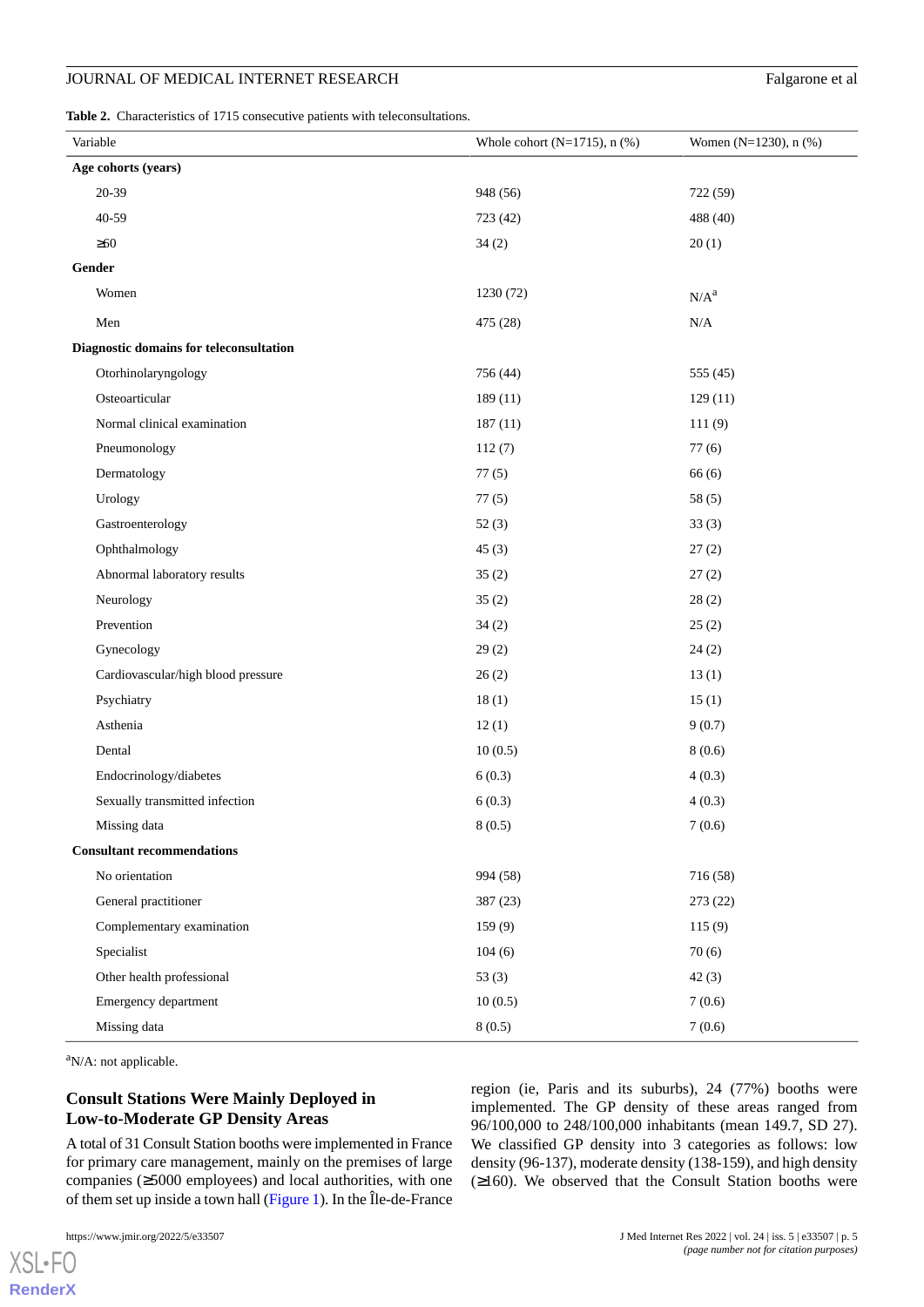#### JOURNAL OF MEDICAL INTERNET RESEARCH Falgarone et al.

located mainly in moderate-density (16/31, 52%) or low-density areas (11/31, 35%).

We then considered a French composite indicator for access to a GP, namely LPA, which provides the completed number of GP consultations per patient in relation to the number of available GP consultations. Medical deserts are defined by an LPA value under 2.5 per year, which applies to 5.1% of France,

while the national LPA value is 3.7 (range 1.4-12.1). Using this threshold of 2.5, none of the Consult Station booths were in a medical desert. We then further classified LPA into 3 categories as follows: low LPA (2.5-3.2), moderate LPA (3.3-4.0), and high LPA (≥4.1). This showed that 19% (6/31) and 55% (17/31) of the Consult Station booths were located in moderate- or low-LPA areas, respectively.

<span id="page-5-0"></span>**Figure 1.** Implementation of Consult Station booths according to general practitioner density in France (left panel) and in the Île-de-France region (ie, Paris and its suburbs; right panel).



#### **Consult Station Could Improve Access to Practitioners**

[Table 3](#page-5-1) shows the number of teleconsultations recorded for 28 Consult Station booths according to local GP density and LPA.

The number of teleconsultations was high in the Paris suburbs where GP density is low (124 GPs/100,000 inhabitants) and the LPA value is moderate (3.3 consultations/year). Across France, the number of teleconsultations increased as GP density decreased ([Figure 2A](#page-6-0)). In contrast, access to teleconsultation also increased as the LPA indicator increased [\(Figure 2](#page-6-0)B). This suggests that access to routine GP consultations was not a hindrance to the use of teleconsultations.

<span id="page-5-1"></span>The mean age of the 15 GPs was 39 (SD 8.5, range 30-60) years and 10 (80%) GPs worked in high-LPA areas. The number of years since the GPs' graduation ranged from 3-35 years. Of the participants, 60% (9/15) worked in a mixed setting, in both private practice and a hospital, and 47% (7/15) worked in a group practice. None had been previously trained for teleconsultations, but 3 of them reported occasional experiences in teleconsultation. Reasons provided by the doctors for their choice to practice telemedicine included the following: the innovative aspect of this device, collaborative work, diversification of their activity, and provision of care to people in medical deserts. For 73% (11/15) of them, the COVID-19 pandemic had not influenced their perception of teleconsultation and 87% (13/15) would recommend teleconsultation to other colleagues. It is worth noting that they were urban practitioners, as none worked in a low-LPA area ([Multimedia Appendix 2](#page-8-18)).

| Table 3. Number of teleconsultations with the Consult Station according to general practitioner density and LPA ( $N=2134$ ). |  |
|-------------------------------------------------------------------------------------------------------------------------------|--|
|-------------------------------------------------------------------------------------------------------------------------------|--|

| Area           | Teleconsultations, n (%) | Mean general practitioner density <sup>a</sup> | $C/D$ ratio <sup>b</sup> | Mean LPA <sup>c</sup> |
|----------------|--------------------------|------------------------------------------------|--------------------------|-----------------------|
| Paris (center) | 222(10)                  | High $(248)$                                   | 0.9                      | High $(4.5)$          |
| Other regions  | 660 (31)                 | Moderate (148)                                 | 4.4                      | High $(4.6)$          |
| Paris suburbs  | 1252 (59)                | Low $(124)$                                    | 10                       | Moderate $(3.3)$      |

<sup>a</sup>General practitioner density in number per 100,000 inhabitants in France.

<sup>b</sup>C/D ratio: number of consultations/mean general practitioner density per 100,000 people.

<sup>c</sup>LPA: localized potential accessibility.

**[RenderX](http://www.renderx.com/)**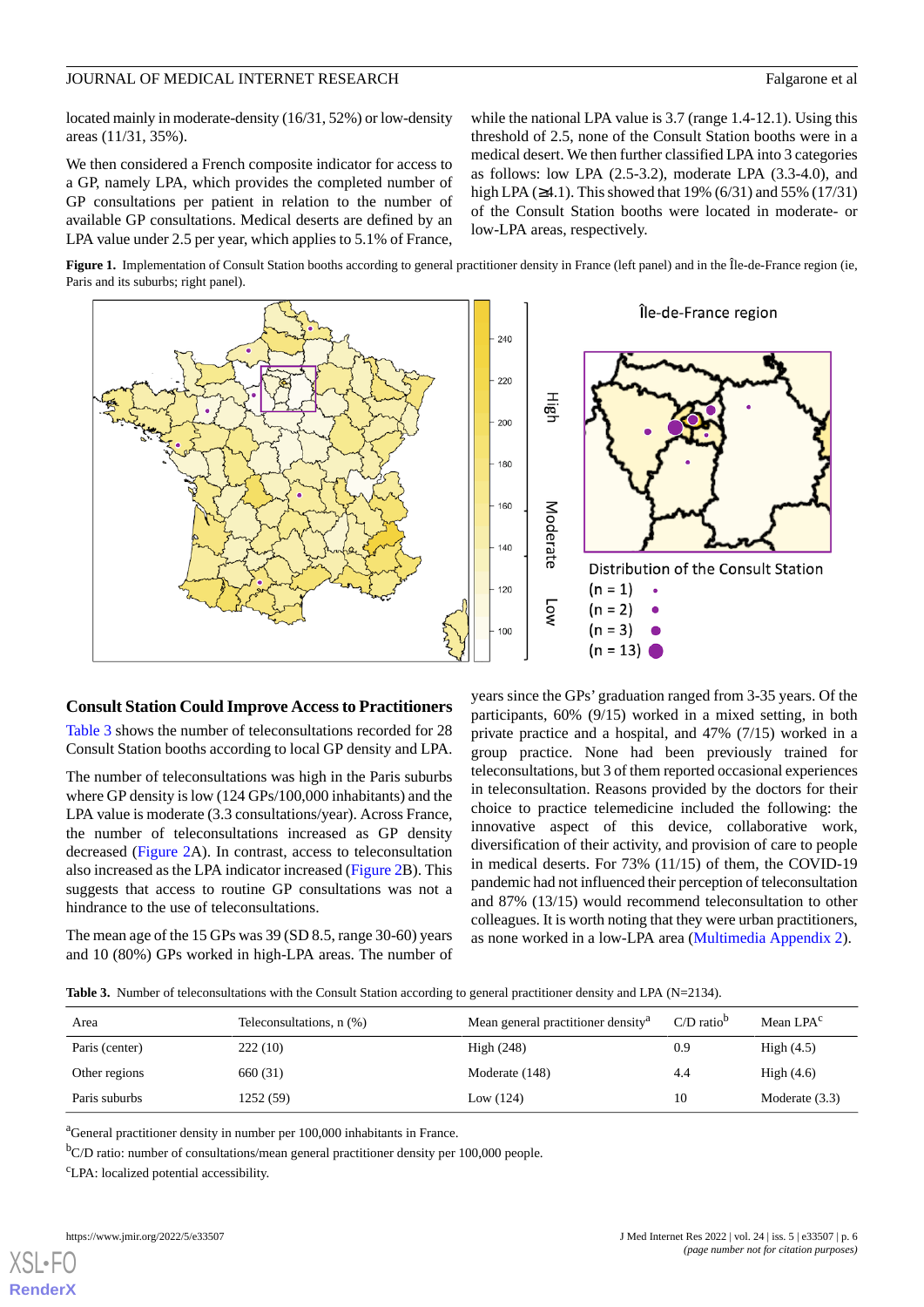<span id="page-6-0"></span>**Figure 2.** Scatter plot of the number of teleconsultations according to (A) GP density or (B) LPA. GP: general practitioner; LPA: localized potential accessibility.



# *Discussion*

#### **Principal Findings**

The Consult Station booth is the first telemedicine device enabling completely remote medical teleconsultation with concurrent collection of clinical parameters, as otherwise teleconsultations are often limited to telephone consultations [[24](#page-9-1)[-26](#page-9-2)]. With real-time measurement of several medical parameters, the use of diagnostic tools, and video consultations, Consult Station is a good option when face-to-face consultations are not possible [\[26](#page-9-2)]. The COVID-19 pandemic contributed to an acceleration of teleconsultation acceptance and to the restructuring of pre-existing telehealth care devices or pathways. The Consult Station is a particularly original device appropriate for further health care standardization.

In our study, seasonal infections of low severity were the main reason for teleconsultations among younger patients. Interestingly, hypertension, diabetes, and preventive medical teleconsultations were almost absent, whereas they accounted for almost 50% of in-person consultations with a GP in France [[27\]](#page-9-3). The Consult Station could offer a new, convenient health care pathway for younger patients with nonsevere health needs. Further studies are required to determine whether this new, convenient primary care pathway could help reduce visits to hospital emergency departments [\[28](#page-9-4),[29\]](#page-9-5). The results from our study could further the debate on the cost-effectiveness of telemedicine in wealthy countries. Interestingly, only 11% (188/1715) of the patients used the device for a routine clinical examination. Although our proof-of-concept study was not designed to determine whether teleconsultation leaned toward treatment of chronic diseases or more routine conditions, the Consult Station could be of great interest for systematic yearly checkups, particularly in areas with low GP density.

[XSL](http://www.w3.org/Style/XSL)•FO **[RenderX](http://www.renderx.com/)**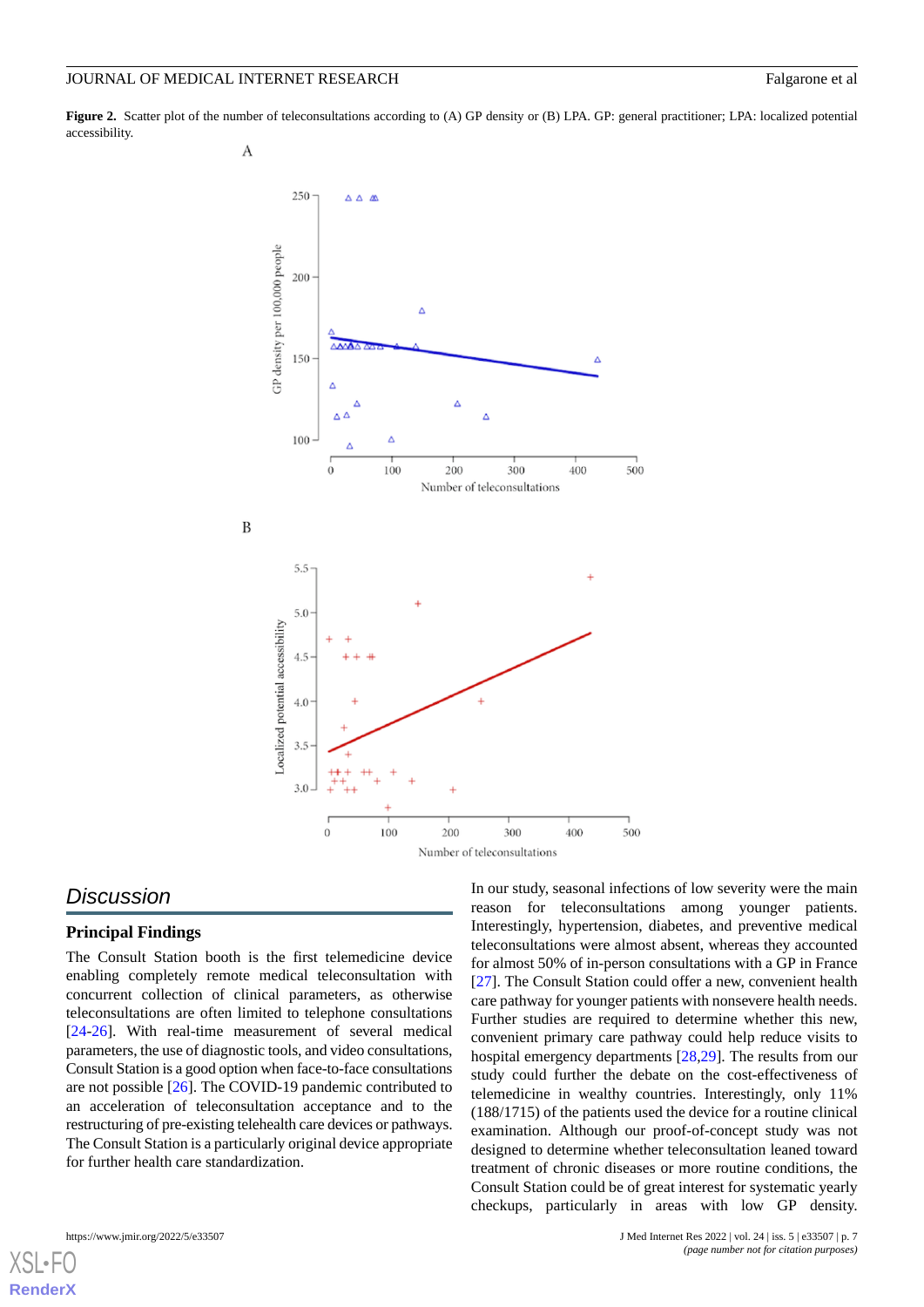Furthermore, a recent study had shown that patients with chronic conditions are open-minded toward alternative modes of telemedicine [[11\]](#page-8-19), including their use for treating mental conditions [\[30](#page-9-6)].

Most of the patients were younger working women of childbearing age. This gender ratio might be explained by women being overrepresented in the use of the internet and telemedicine [\[11](#page-8-19),[15\]](#page-8-10) and because time-saving is a major factor for telemedicine usage [\[31](#page-9-7)]. Appointments within 48 hours, convenient health care access comparable to private practice, and flexibility could all contribute considerably to patient satisfaction and acceptance of the Consult Station health care system, as reported with other telemedicine devices [\[32](#page-9-8),[33\]](#page-9-9). Furthermore, the system could help limit absenteeism from work due to illness if booths are implemented in the workplace as in our study [[34,](#page-9-10)[35](#page-9-11)]. In a recent study, the authors found that the rate of absenteeism from work was 3% among 5465 employees, with 56% of absences from women [[35\]](#page-9-11). The rate of sick leave reached 28% overall and was 76% for younger women. In 2018, the annual mean cost of absenteeism from work was estimated at €4059 (US \$4460) per individual in France [\[36](#page-9-12)], affecting 3.6% of employees. For a large company of at least 5000 employees, this would amount to a cost of  $\epsilon$ 730,000 (US \$802,198). In comparison, the minimum annual cost of a Consult Station booth would be €43,320 (US \$47,604). This amount includes annual maintenance fees  $(\text{E}10,000, \text{US})$ \$10,989), the annual cost equivalent to a full-time technical agent ( $\epsilon$ 21,892, US \$24,057) to clean the booth between each patient, and an amortization of the booth over 7 years (€11,428/year, total cost €80,000; US \$12,558/year, total cost US \$87,912). This could be an advantageous financial operation for companies to prevent work absenteeism. The question of work absenteeism should be addressed in a dedicated study including social and economic patient characteristics.

With the emergence of COVID-19, Consult Station could also be used to help manage patient flows in compliance with barrier measures [[37,](#page-9-13)[38](#page-9-14)].

With a multisite implementation, we believe that Consult Station booths could contribute to addressing the challenge of medical deserts. Even though they were largely implemented on business premises and none were in medical deserts, there was no real bias linked to the geographical distribution of Consult Station booths in our study, since 36% were implemented in areas with low GP density.

From the patients' perspective, the device offers easy access to doctors even in areas with low GP density. This implies a willingness among practitioners from metropolitan areas to respond to this challenge. Our study results showed a high level of technology acceptability among practitioners and our teleconsultation device addressed several of the barriers previously identified by GPs for the use of telemedicine. With acceptance by both patients and GPs, this type of teleconsultation device provides proof of concept for the generalization of telemedicine, and could succeed where public health policies have failed to address the growing problem of access to care in underpopulated rural areas [[36\]](#page-9-12). Although our study was not designed to evaluate the impact of our device on vulnerable populations, we believe that it does not limit their health care access, as the health care system in France now enables reimbursement for teleconsultations for all patients.

#### **Conclusions**

The multisite implementation of Consult Station booths is suitable for primary care, but it also could meet the challenge of medical deserts. Although various types of telehealth or telemedicine facilities were already available in early 2020, the COVID-19 pandemic has highlighted the need for videoconsultations using remote tools such as those included in the Consult Station. In addition, further studies should be conducted to evaluate the possible contribution of Consult Station booths to limiting work absenteeism.

#### **Acknowledgments**

We thank Ms Angela Swaine and Ms Sarah Leyshon for English revisions. Health for Development (H4D) paid for the English language revision. We thank H4D for its authorization to reproduce a commercial image (ie, [Multimedia Appendix 1\)](#page-7-0) as part of this publication.

#### **Authors' Contributions**

GF, GB, AW, FB, and FP conceived and designed the study. AW, VF, AB, and CG collected the data. GF, GB, AW, FP, IR, and SM analyzed the data. GF, GB, AW, IR, and SM interpreted the data. GF, AB, AW, VF, CG, FB, FP, IR, and SM wrote and revised the manuscript. All authors read and approved the final manuscript and agreed to be accountable for all aspects of the work.

#### <span id="page-7-0"></span>**Conflicts of Interest**

AW, VF, AB, CG, and FB are funded by Health for Development (H4D). GF, GB, IR, SM, and FP have no conflicts of interest to report.

### **Multimedia Appendix 1**

The Consult Station booth. [[PNG File , 818 KB-Multimedia Appendix 1](https://jmir.org/api/download?alt_name=jmir_v24i5e33507_app1.png&filename=5b93a6193e892ab7483c7562d2270942.png)]

```
XSL•FO
```
**[RenderX](http://www.renderx.com/)**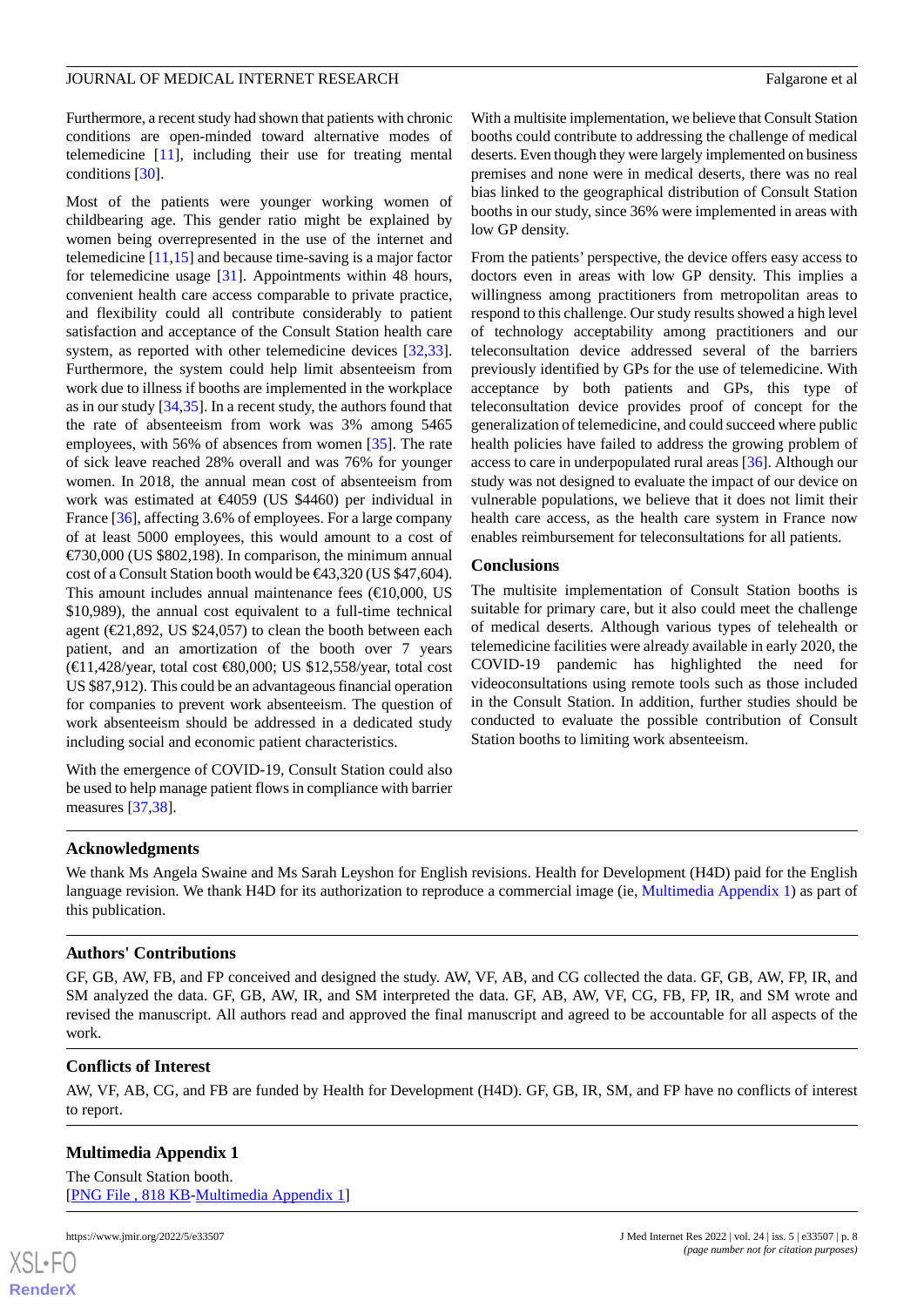# <span id="page-8-18"></span>**Multimedia Appendix 2**

Characteristics of the 15 general practitioners who performed teleconsultations. [[DOCX File , 15 KB](https://jmir.org/api/download?alt_name=jmir_v24i5e33507_app2.docx&filename=deb23ee869b136b9f2df6d4a290686ea.docx)-[Multimedia Appendix 2\]](https://jmir.org/api/download?alt_name=jmir_v24i5e33507_app2.docx&filename=deb23ee869b136b9f2df6d4a290686ea.docx)

#### <span id="page-8-0"></span>**References**

- <span id="page-8-1"></span>1. Fortney JC, Burgess JF, Bosworth HB, Booth BM, Kaboli PJ. A re-conceptualization of access for 21st century healthcare. J Gen Intern Med 2011 Nov;26 Suppl 2:639-647 [[FREE Full text](http://europepmc.org/abstract/MED/21989616)] [doi: [10.1007/s11606-011-1806-6\]](http://dx.doi.org/10.1007/s11606-011-1806-6) [Medline: [21989616](http://www.ncbi.nlm.nih.gov/entrez/query.fcgi?cmd=Retrieve&db=PubMed&list_uids=21989616&dopt=Abstract)]
- <span id="page-8-2"></span>2. Flodgren G, Rachas A, Farmer AJ, Inzitari M, Shepperd S. Interactive telemedicine: effects on professional practice and health care outcomes. Cochrane Database Syst Rev 2015 Sep 07;9(9):CD002098 [[FREE Full text](http://europepmc.org/abstract/MED/26343551)] [doi: [10.1002/14651858.CD002098.pub2\]](http://dx.doi.org/10.1002/14651858.CD002098.pub2) [Medline: [26343551](http://www.ncbi.nlm.nih.gov/entrez/query.fcgi?cmd=Retrieve&db=PubMed&list_uids=26343551&dopt=Abstract)]
- 3. Chambers R, Schmid M. Making technology-enabled health care work in general practice. Br J Gen Pract 2018 Mar;68(668):108-109 [[FREE Full text\]](https://bjgp.org/cgi/pmidlookup?view=long&pmid=29472202) [doi: [10.3399/bjgp18X694877\]](http://dx.doi.org/10.3399/bjgp18X694877) [Medline: [29472202](http://www.ncbi.nlm.nih.gov/entrez/query.fcgi?cmd=Retrieve&db=PubMed&list_uids=29472202&dopt=Abstract)]
- <span id="page-8-3"></span>4. Mair F, Peterkin G, Laing A, Ferguson J, Fraser S. Feasibility of a telemedicine 'booth' for supporting remote care in Scotland. J Telemed Telecare 2008;14(3):127-129. [doi: [10.1258/jtt.2008.003007\]](http://dx.doi.org/10.1258/jtt.2008.003007) [Medline: [18430277](http://www.ncbi.nlm.nih.gov/entrez/query.fcgi?cmd=Retrieve&db=PubMed&list_uids=18430277&dopt=Abstract)]
- <span id="page-8-4"></span>5. Cui F, Ma Q, He X, Zhai Y, Zhao J, Chen B, et al. Implementation and application of telemedicine in China: cross-sectional study. JMIR mHealth uHealth 2020 Oct 23;8(10):e18426 [[FREE Full text](https://mhealth.jmir.org/2020/10/e18426/)] [doi: [10.2196/18426\]](http://dx.doi.org/10.2196/18426) [Medline: [33095175](http://www.ncbi.nlm.nih.gov/entrez/query.fcgi?cmd=Retrieve&db=PubMed&list_uids=33095175&dopt=Abstract)]
- <span id="page-8-5"></span>6. Iacobucci G. GP at Hand: NHS England upholds CCG's objection to planned Birmingham expansion. BMJ 2018 Sep 13;362:k3899. [doi: [10.1136/bmj.k3899\]](http://dx.doi.org/10.1136/bmj.k3899) [Medline: [30213869\]](http://www.ncbi.nlm.nih.gov/entrez/query.fcgi?cmd=Retrieve&db=PubMed&list_uids=30213869&dopt=Abstract)
- <span id="page-8-6"></span>7. O'Dowd A. Doctors question Hancock's idea of GP video consultations for all. BMJ 2018 Sep 14;362:k3934. [doi: [10.1136/bmj.k3934\]](http://dx.doi.org/10.1136/bmj.k3934) [Medline: [30217932\]](http://www.ncbi.nlm.nih.gov/entrez/query.fcgi?cmd=Retrieve&db=PubMed&list_uids=30217932&dopt=Abstract)
- <span id="page-8-7"></span>8. La téléconsultation. Ministère des Solidarités et de la Santé. 2021 Jul 26. URL: [https://solidarites-sante.gouv.fr/](https://solidarites-sante.gouv.fr/soins-et-maladies/prises-en-charge-specialisees/telesante-pour-l-acces-de-tous-a-des-soins-a-distance/article/la-teleconsultation) [soins-et-maladies/prises-en-charge-specialisees/telesante-pour-l-acces-de-tous-a-des-soins-a-distance/article/la-teleconsultation](https://solidarites-sante.gouv.fr/soins-et-maladies/prises-en-charge-specialisees/telesante-pour-l-acces-de-tous-a-des-soins-a-distance/article/la-teleconsultation) [accessed 2021-07-26]
- <span id="page-8-8"></span>9. Scott Kruse C, Karem P, Shifflett K, Vegi L, Ravi K, Brooks M. Evaluating barriers to adopting telemedicine worldwide: a systematic review. J Telemed Telecare 2018 Jan;24(1):4-12 [\[FREE Full text\]](https://journals.sagepub.com/doi/10.1177/1357633X16674087?url_ver=Z39.88-2003&rfr_id=ori:rid:crossref.org&rfr_dat=cr_pub%3dpubmed) [doi: [10.1177/1357633X16674087\]](http://dx.doi.org/10.1177/1357633X16674087) [Medline: [29320966](http://www.ncbi.nlm.nih.gov/entrez/query.fcgi?cmd=Retrieve&db=PubMed&list_uids=29320966&dopt=Abstract)]
- <span id="page-8-19"></span>10. Ohannessian R, Duong TA, Odone A. Global telemedicine implementation and integration within health systems to fight the COVID-19 pandemic: a call to action. JMIR Public Health Surveill 2020 Apr 02;6(2):e18810 [\[FREE Full text\]](https://publichealth.jmir.org/2020/2/e18810/) [doi: [10.2196/18810\]](http://dx.doi.org/10.2196/18810) [Medline: [32238336\]](http://www.ncbi.nlm.nih.gov/entrez/query.fcgi?cmd=Retrieve&db=PubMed&list_uids=32238336&dopt=Abstract)
- 11. Oikonomidi T, Ravaud P, Barger D, Tran V. Preferences for alternative care modalities among French adults with chronic illness. JAMA Netw Open 2021 Dec 01;4(12):e2141233 [\[FREE Full text](https://jamanetwork.com/journals/jamanetworkopen/fullarticle/10.1001/jamanetworkopen.2021.41233)] [doi: [10.1001/jamanetworkopen.2021.41233](http://dx.doi.org/10.1001/jamanetworkopen.2021.41233)] [Medline: [34964850](http://www.ncbi.nlm.nih.gov/entrez/query.fcgi?cmd=Retrieve&db=PubMed&list_uids=34964850&dopt=Abstract)]
- <span id="page-8-9"></span>12. Hasson SP, Waissengrin B, Shachar E, Hodruj M, Fayngor R, Brezis M, et al. Rapid implementation of telemedicine during the COVID-19 pandemic: perspectives and preferences of patients with cancer. Oncologist 2021 Apr;26(4):e679-e685 [[FREE Full text](https://academic.oup.com/oncolo/article-lookup/doi/10.1002/onco.13676)] [doi: [10.1002/onco.13676\]](http://dx.doi.org/10.1002/onco.13676) [Medline: [33453121\]](http://www.ncbi.nlm.nih.gov/entrez/query.fcgi?cmd=Retrieve&db=PubMed&list_uids=33453121&dopt=Abstract)
- <span id="page-8-10"></span>13. Musaoğlu M, Yuksel M, Mizikoglu O, Arikan C. Telemedicine in monitoring pediatric LT patients before and during COVID-19 pandemic. Pediatr Transplant 2022 Feb;26(1):e14138 [\[FREE Full text\]](http://europepmc.org/abstract/MED/34505750) [doi: [10.1111/petr.14138](http://dx.doi.org/10.1111/petr.14138)] [Medline: [34505750](http://www.ncbi.nlm.nih.gov/entrez/query.fcgi?cmd=Retrieve&db=PubMed&list_uids=34505750&dopt=Abstract)]
- <span id="page-8-11"></span>14. Hall Dykgraaf S, Desborough J, de Toca L, Davis S, Roberts L, Munindradasa A, et al. "A decade's worth of work in a matter of days": The journey to telehealth for the whole population in Australia. Int J Med Inform 2021 Jul;151:104483 [[FREE Full text](http://europepmc.org/abstract/MED/33984625)] [doi: [10.1016/j.ijmedinf.2021.104483\]](http://dx.doi.org/10.1016/j.ijmedinf.2021.104483) [Medline: [33984625\]](http://www.ncbi.nlm.nih.gov/entrez/query.fcgi?cmd=Retrieve&db=PubMed&list_uids=33984625&dopt=Abstract)
- <span id="page-8-12"></span>15. Hamadi HY, Zhao M, Haley DR, Dunn A, Paryani S, Spaulding A. Medicare and telehealth: The impact of COVID-19 pandemic. J Eval Clin Pract 2022 Feb;28(1):43-48 [\[FREE Full text](http://europepmc.org/abstract/MED/34786796)] [doi: [10.1111/jep.13634\]](http://dx.doi.org/10.1111/jep.13634) [Medline: [34786796](http://www.ncbi.nlm.nih.gov/entrez/query.fcgi?cmd=Retrieve&db=PubMed&list_uids=34786796&dopt=Abstract)]
- <span id="page-8-14"></span><span id="page-8-13"></span>16. Saliba-Gustafsson EA, Miller-Kuhlmann R, Kling SMR, Garvert DW, Brown-Johnson CG, Lestoquoy AS, et al. Rapid implementation of video visits in neurology during COVID-19: mixed methods evaluation. J Med Internet Res 2020 Dec 09;22(12):e24328 [\[FREE Full text](https://www.jmir.org/2020/12/e24328/)] [doi: [10.2196/24328\]](http://dx.doi.org/10.2196/24328) [Medline: [33245699\]](http://www.ncbi.nlm.nih.gov/entrez/query.fcgi?cmd=Retrieve&db=PubMed&list_uids=33245699&dopt=Abstract)
- <span id="page-8-15"></span>17. Synthèses et bibliographies thématiques. IRDES. 2021. URL: [http://www.irdes.fr/documentation/](http://www.irdes.fr/documentation/syntheses-et-dossiers-bibliographiques.html) [syntheses-et-dossiers-bibliographiques.html](http://www.irdes.fr/documentation/syntheses-et-dossiers-bibliographiques.html) [accessed 2022-03-16]
- <span id="page-8-16"></span>18. Téléconsultation et Covid-19: qui peut pratiquer à distance et comment? French Ministry of Health. 2021. URL: [https:/](https://tinyurl.com/2t9kmp3u) [/tinyurl.com/2t9kmp3u](https://tinyurl.com/2t9kmp3u) [accessed 2022-03-16]
- <span id="page-8-17"></span>19. Solutions de télémédecine clinique. H4D. URL: <https://www.h4d.com/> [accessed 2022-03-16]
- 20. Council Directive 93/42/EEC of 14 June 1993 concerning medical devices. Official Journal of the European Communities. 1993 Jun 14. URL:<https://eur-lex.europa.eu/legal-content/EN/TXT/PDF/?uri=CELEX:31993L0042&from=FR> [accessed 2022-03-16]
- 21. Professionnels de santé au 1er janvier 2018. INSEE. 2020. URL:<https://www.insee.fr/fr/statistiques/2012677> [accessed 2022-03-16]
- 22. Accessibilité potentielle localisée (APL) aux médecins généralistes. Observatoire des Territoires. URL: [https://www.](https://www.observatoire-des-territoires.gouv.fr/accessibilite-potentielle-localisee-apl-aux-medecins-generalistes) [observatoire-des-territoires.gouv.fr/accessibilite-potentielle-localisee-apl-aux-medecins-generalistes](https://www.observatoire-des-territoires.gouv.fr/accessibilite-potentielle-localisee-apl-aux-medecins-generalistes)[accessed 2022-03-16]

[XSL](http://www.w3.org/Style/XSL)•FO **[RenderX](http://www.renderx.com/)**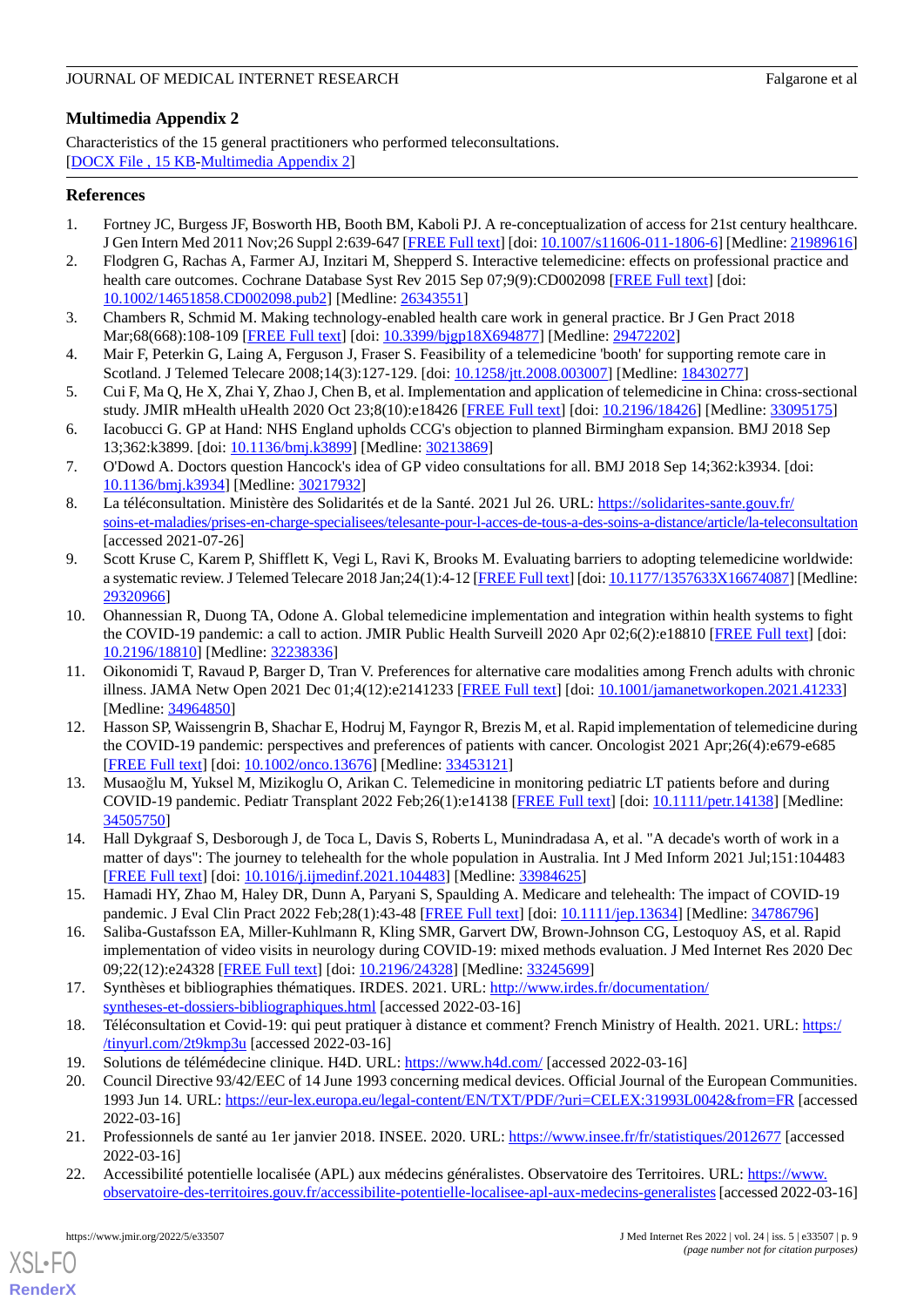- <span id="page-9-0"></span>23. Déserts médicaux: comment les définir? Comment les mesurer? Direction de la recherche, des études, de l'évaluation et des statistiques. 2017 May. URL:<https://drees.solidarites-sante.gouv.fr/sites/default/files/2020-08/dd17.pdf> [accessed 2021-01-29]
- <span id="page-9-1"></span>24. Banks J, Farr M, Salisbury C, Bernard E, Northstone K, Edwards H, et al. Use of an electronic consultation system in primary care: a qualitative interview study. Br J Gen Pract 2018 Jan;68(666):e1-e8 [\[FREE Full text](https://bjgp.org/cgi/pmidlookup?view=long&pmid=29109115)] [doi: [10.3399/bjgp17X693509\]](http://dx.doi.org/10.3399/bjgp17X693509) [Medline: [29109115\]](http://www.ncbi.nlm.nih.gov/entrez/query.fcgi?cmd=Retrieve&db=PubMed&list_uids=29109115&dopt=Abstract)
- <span id="page-9-2"></span>25. Greenhalgh T, Shaw S, Wherton J, Vijayaraghavan S, Morris J, Bhattacharya S, et al. Real-world implementation of video outpatient consultations at macro, meso, and micro levels: mixed-method mtudy. J Med Internet Res 2018 Apr 17;20(4):e150 [[FREE Full text](https://www.jmir.org/2018/4/e150/)] [doi: [10.2196/jmir.9897](http://dx.doi.org/10.2196/jmir.9897)] [Medline: [29625956](http://www.ncbi.nlm.nih.gov/entrez/query.fcgi?cmd=Retrieve&db=PubMed&list_uids=29625956&dopt=Abstract)]
- <span id="page-9-3"></span>26. Neeman E, Kumar D, Lyon L, Kolevska T, Reed M, Sundaresan T, et al. Attitudes and perceptions of multidisciplinary cancer care clinicians toward telehealth and secure messages. JAMA Netw Open 2021 Nov 01;4(11):e2133877 [\[FREE Full](https://jamanetwork.com/journals/jamanetworkopen/fullarticle/10.1001/jamanetworkopen.2021.33877) [text](https://jamanetwork.com/journals/jamanetworkopen/fullarticle/10.1001/jamanetworkopen.2021.33877)] [doi: [10.1001/jamanetworkopen.2021.33877](http://dx.doi.org/10.1001/jamanetworkopen.2021.33877)] [Medline: [34817586](http://www.ncbi.nlm.nih.gov/entrez/query.fcgi?cmd=Retrieve&db=PubMed&list_uids=34817586&dopt=Abstract)]
- <span id="page-9-4"></span>27. Quelques chiffres sur les résultats de consultation. Société Française de Médecine Générale. URL: [https://tinyurl.com/](https://tinyurl.com/3fws2vap) [3fws2vap](https://tinyurl.com/3fws2vap) [accessed 2022-03-16]
- <span id="page-9-5"></span>28. Pinchbeck EW. Convenient primary care and emergency hospital utilisation. J Health Econ 2019 Dec;68:102242 [\[FREE](https://linkinghub.elsevier.com/retrieve/pii/S0167-6296(18)31134-2) [Full text\]](https://linkinghub.elsevier.com/retrieve/pii/S0167-6296(18)31134-2) [doi: [10.1016/j.jhealeco.2019.102242](http://dx.doi.org/10.1016/j.jhealeco.2019.102242)] [Medline: [31605834\]](http://www.ncbi.nlm.nih.gov/entrez/query.fcgi?cmd=Retrieve&db=PubMed&list_uids=31605834&dopt=Abstract)
- <span id="page-9-6"></span>29. Ugolini C, Leucci AC, Nobilio L, Bertè G. Reorganizing territorial healthcare to avoid inappropriate ED visits: does the spread of community health centres make walk-in-clinics redundant? BMC Health Serv Res 2020 Aug 27;20(1):807 [\[FREE](https://bmchealthservres.biomedcentral.com/articles/10.1186/s12913-020-05648-x) [Full text\]](https://bmchealthservres.biomedcentral.com/articles/10.1186/s12913-020-05648-x) [doi: [10.1186/s12913-020-05648-x](http://dx.doi.org/10.1186/s12913-020-05648-x)] [Medline: [32854697](http://www.ncbi.nlm.nih.gov/entrez/query.fcgi?cmd=Retrieve&db=PubMed&list_uids=32854697&dopt=Abstract)]
- <span id="page-9-7"></span>30. Gentry MT, Puspitasari AJ, McKean AJ, Williams MD, Breitinger S, Geske JR, et al. Clinician satisfaction with rapid adoption and implementation of telehealth services during the COVID-19 pandemic. Telemed J E Health 2021 Dec 19;27(12):1385-1392. [doi: [10.1089/tmj.2020.0575](http://dx.doi.org/10.1089/tmj.2020.0575)] [Medline: [33606560\]](http://www.ncbi.nlm.nih.gov/entrez/query.fcgi?cmd=Retrieve&db=PubMed&list_uids=33606560&dopt=Abstract)
- <span id="page-9-8"></span>31. Benis A, Banker M, Pinkasovich D, Kirin M, Yoshai B, Benchoam-Ravid R, et al. Reasons for utilizing telemedicine during and after the COVID-19 pandemic: an internet-based international study. J Clin Med 2021 Nov 25;10(23):5519 [\[FREE](https://www.mdpi.com/resolver?pii=jcm10235519) [Full text\]](https://www.mdpi.com/resolver?pii=jcm10235519) [doi: [10.3390/jcm10235519\]](http://dx.doi.org/10.3390/jcm10235519) [Medline: [34884221](http://www.ncbi.nlm.nih.gov/entrez/query.fcgi?cmd=Retrieve&db=PubMed&list_uids=34884221&dopt=Abstract)]
- <span id="page-9-9"></span>32. de la Torre-Díez I, López-Coronado M, Vaca C, Aguado JS, de Castro C. Cost-utility and cost-effectiveness studies of telemedicine, electronic, and mobile health systems in the literature: a systematic review. Telemed J E Health 2015 Feb;21(2):81-85 [[FREE Full text](http://europepmc.org/abstract/MED/25474190)] [doi: [10.1089/tmj.2014.0053](http://dx.doi.org/10.1089/tmj.2014.0053)] [Medline: [25474190\]](http://www.ncbi.nlm.nih.gov/entrez/query.fcgi?cmd=Retrieve&db=PubMed&list_uids=25474190&dopt=Abstract)
- <span id="page-9-10"></span>33. Polinski JM, Barker T, Gagliano N, Sussman A, Brennan TA, Shrank WH. Patients' satisfaction with and preference for telehealth visits. J Gen Intern Med 2016 Mar;31(3):269-275 [\[FREE Full text\]](http://europepmc.org/abstract/MED/26269131) [doi: [10.1007/s11606-015-3489-x](http://dx.doi.org/10.1007/s11606-015-3489-x)] [Medline: [26269131](http://www.ncbi.nlm.nih.gov/entrez/query.fcgi?cmd=Retrieve&db=PubMed&list_uids=26269131&dopt=Abstract)]
- <span id="page-9-11"></span>34. Mat Saruan NA, Mohd Yusoff H, Mohd Fauzi MF, Wan Puteh SE, Muhamad Robat R. Unplanned absenteeism: the role of workplace and non-workplace stressors. Int J Environ Res Public Health 2020 Aug 24;17(17):6132 [[FREE Full text\]](https://www.mdpi.com/resolver?pii=ijerph17176132) [doi: [10.3390/ijerph17176132](http://dx.doi.org/10.3390/ijerph17176132)] [Medline: [32846878](http://www.ncbi.nlm.nih.gov/entrez/query.fcgi?cmd=Retrieve&db=PubMed&list_uids=32846878&dopt=Abstract)]
- <span id="page-9-13"></span><span id="page-9-12"></span>35. Santa-Marinha MS, Teixeira LR, Godinho de Seixas Maciel EM, Ramos Moreira MDF. Epidemiological profile of sickness absenteeism at Oswaldo Cruz Foundation from 2012 through 2016. Rev Bras Med Trab 2018;16(4):457-465 [[FREE Full](http://europepmc.org/abstract/MED/32754661) [text](http://europepmc.org/abstract/MED/32754661)] [doi: [10.5327/Z1679443520180307\]](http://dx.doi.org/10.5327/Z1679443520180307) [Medline: [32754661\]](http://www.ncbi.nlm.nih.gov/entrez/query.fcgi?cmd=Retrieve&db=PubMed&list_uids=32754661&dopt=Abstract)
- <span id="page-9-14"></span>36. Le cout caché de l'absentéisme. Institut Sapiens. 2018. URL: [https://www.institutsapiens.fr/](https://www.institutsapiens.fr/le-cout-cache-de-labsenteisme-au-travail-108-milliards-e-2/) [le-cout-cache-de-labsenteisme-au-travail-108-milliards-e-2/](https://www.institutsapiens.fr/le-cout-cache-de-labsenteisme-au-travail-108-milliards-e-2/) [accessed 2018-11-21]
- 37. Armitage R. General practice after COVID-19: a greater role for remote patient monitoring. Br J Gen Pract 2021 Jun;71(707):276. [doi: [10.3399/bjgp21X716069](http://dx.doi.org/10.3399/bjgp21X716069)] [Medline: [34045257](http://www.ncbi.nlm.nih.gov/entrez/query.fcgi?cmd=Retrieve&db=PubMed&list_uids=34045257&dopt=Abstract)]
- 38. Murphy M, Scott LJ, Salisbury C, Turner A, Scott A, Denholm R, et al. Implementation of remote consulting in UK primary care following the COVID-19 pandemic: a mixed-methods longitudinal study. Br J Gen Pract 2021;71(704):e166-e177 [[FREE Full text](https://bjgp.org/cgi/pmidlookup?view=long&pmid=33558332)] [doi: [10.3399/BJGP.2020.0948](http://dx.doi.org/10.3399/BJGP.2020.0948)] [Medline: [33558332\]](http://www.ncbi.nlm.nih.gov/entrez/query.fcgi?cmd=Retrieve&db=PubMed&list_uids=33558332&dopt=Abstract)

# **Abbreviations**

**GP:** general practitioner **H4D:** Health for Development **ICD-10:** International Classification of Diseases, Tenth Revision **LPA:** localized potential accessibility